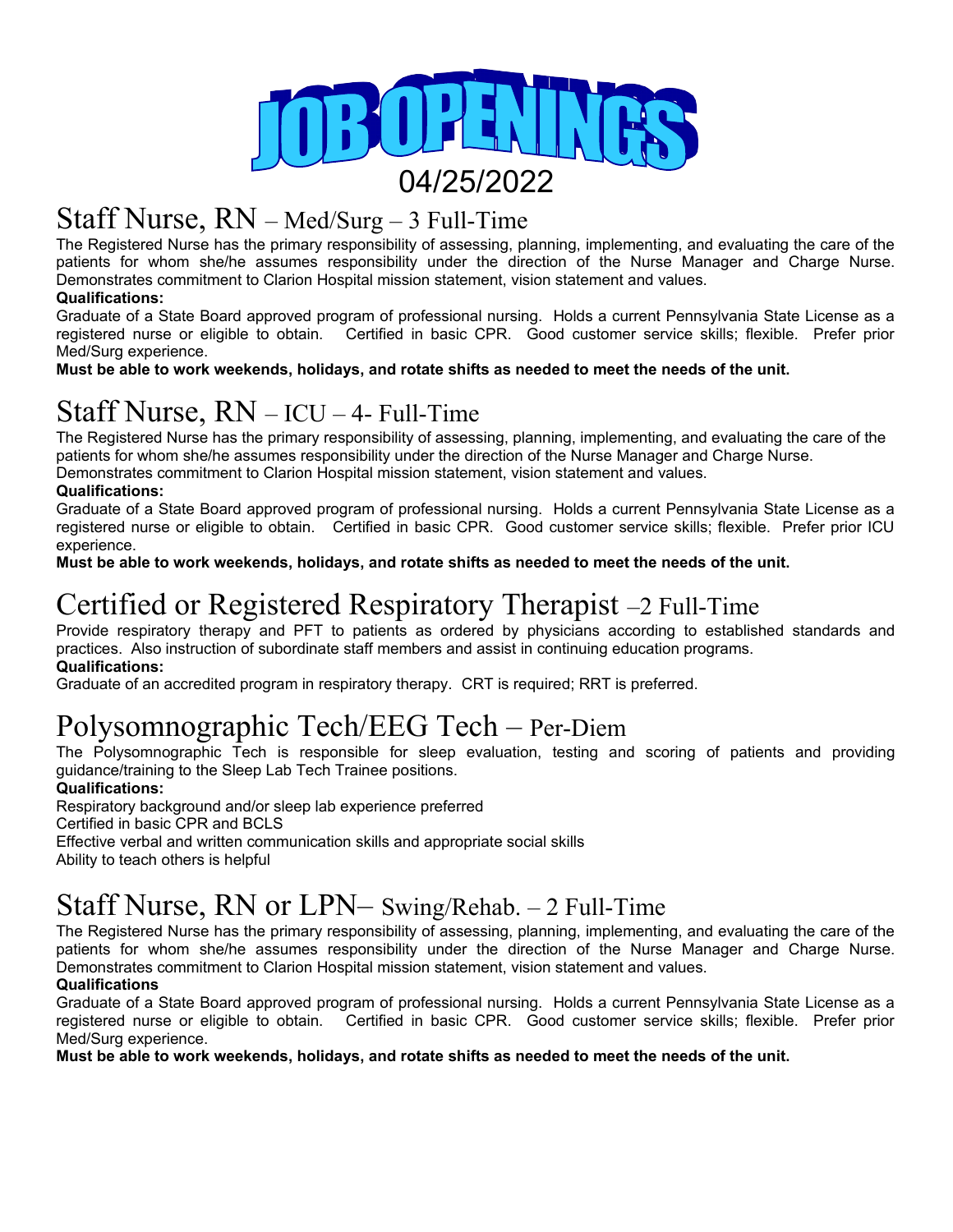### $LPN - Med/Surg - 3$  Full-Time, 1 Per-Diem

Under the direction of a Registered Nurse, the LPN will provide direct patient care, meeting both psychological and physical needs of the patients in accordance with physicians' orders, AOA, OSHA, nursing and department policies. The LPN fulfills these duties to contribute to the continuity and quality of care that fosters the best interest and well-being of all patients and their families.

Demonstrates commitment to Clarion Hospital mission statement, vision statement and values.

#### **Qualifications:**

Graduate of a State Board approved program of practical nursing. Holds a current Pennsylvania state license as licensed practical nurse. Certified in basic CPR.

# Staff Nurse, RN –ED 2 Full Time

The Registered Nurse has the primary responsibility of assessing, planning, implementing, and evaluating the care of the patients for whom she/he assumes responsibility under the direction of the Nurse Manager and Charge Nurse. Demonstrates commitment to Clarion Hospital mission statement, vision statement and values.

#### **Qualifications:**

Graduate of a State Board approved program of professional nursing. Holds a current Pennsylvania State License as a registered nurse or eligible to obtain. Certified in basic CPR. Good customer service skills; flexible. Prefer prior ED experience.

Must be able to work weekends, holidays, and rotate shifts as needed to meet the needs of the unit.

# Radiology Tech –Per-Diem

Operate radiologic equipment to make clinical diagnostic x-ray films as directed by physicians and perform routine diagnostic procedures according to established standards and practices. Additional Coverage needed for AC Valley **Qualifications:**

ARRT Certified, PACS experience, CPR certification

#### **Working Conditions**

Subject to electrical and radiant energy hazards. Lifting and positioning of patients. Lifting supplies. Standing, walking most of the day

### Housekeeping Aide –1 Per-Diem

Responsible for carrying out all cleaning, following hospital's policy and procedure manual and all schedules posted, such as: Empties and cleans all waste receptacles, Damp dusts all patient areas, Cleans and maintains all bathrooms, Spot wall washes, General cleaning of all areas, Keep any records of daily work as needed, Make beds after cleaning of a discharge or transfer room.

#### **Qualifications:**

High school education or equivalent preferred. Some prior commercial housekeeping experience preferred.

### LPN – Rehab/Swing, Per-Diem

Under the direction of a Registered Nurse, the LPN will provide direct patient care, meeting both psychological and physical needs of the patients in accordance with physicians' orders, AOA, OSHA, nursing and department policies. The LPN fulfills these duties to contribute to the continuity and quality of care that fosters the best interest and well-being of all patients and their families.

### Medical Technologist – 2-Full-Time

Performs test procedures on patient specimens in a timely, accurate manner without supervision.

#### **Qualifications**

Requires a four-year bachelor's degree with a major in Medical Technology or a four-year degree in a life science, in which case certification from an accredited training program (American Society for Clinical Pathology or American Medical Technologists) is required.

Will consider a Medical Lab Technician who has completed a certified training program (American Society for Clinical Pathology) if eligible to sit for MT registry.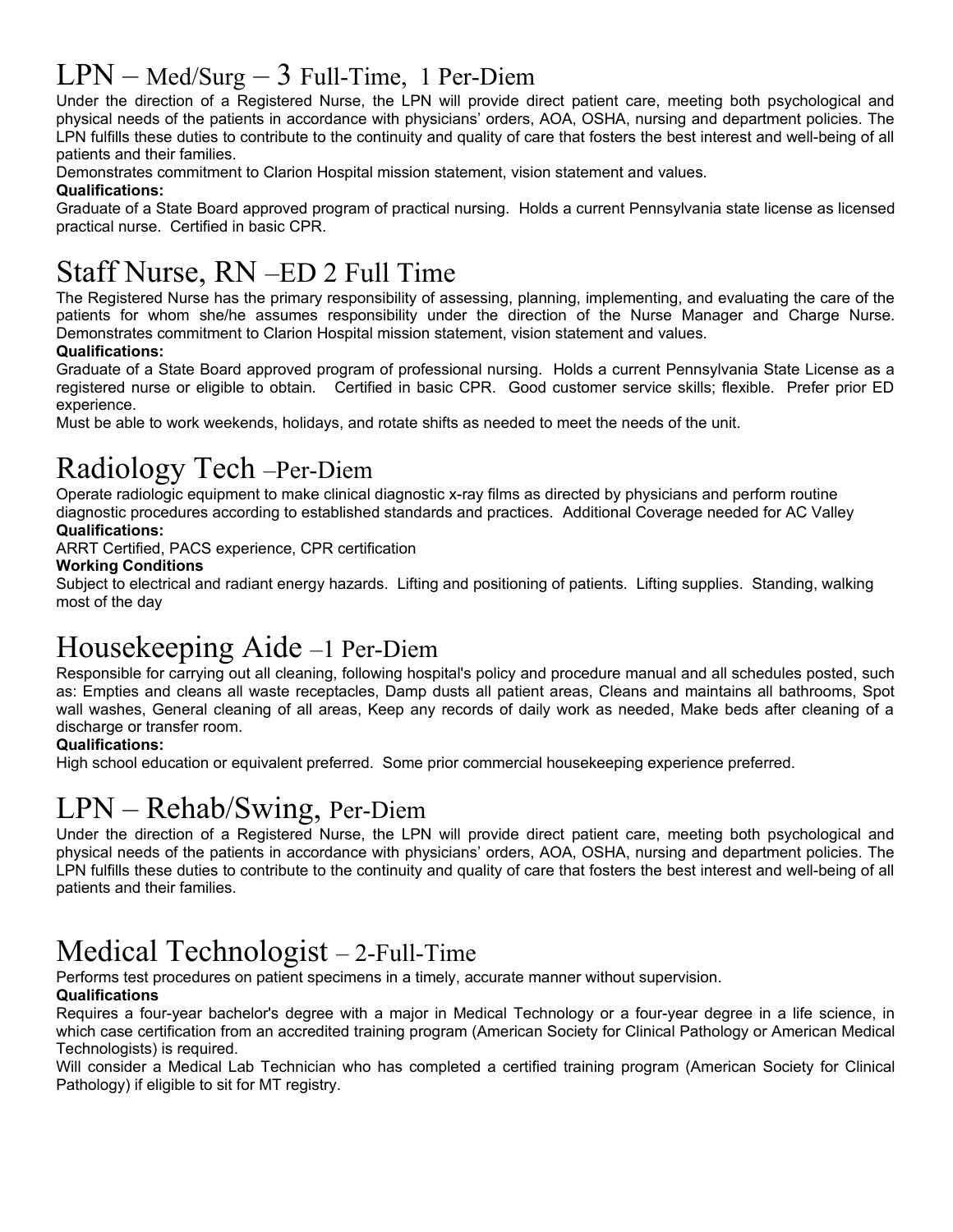# Dietary Aide – 2- Full-Time

Works as a team member with other dietary aides, cooks and food service supervisors in order to provide nutritious, attractive, and timely meals for patients, hospital personnel and guests. Maintains clean and sanitary dishes, kitchen, dining and serving areas.

#### **Qualifications**

High school graduate or equivalent. Experience in food handling and service desirable.

# Lead Registration Clerk – Full-Time

Responsible to Clarion Hospital for supporting the corporate mission, vision and values. Responsible to the Patient Access Department for the accurate and efficient registration of all patients. Responsible to the customer (patients, physicians, staff and others) for courteous, accurate and timely service.

#### **Essential Functions**

Service Excellence: Demonstrates CUSTOMER FIRST attitude in all Patient Access activities. Responds to patients, physicians, hospital staff and other customers (internal and external) in a professional manner. Tact is required in all customer contacts and the employee assumes responsibility for harmonious relationships. Treats everyone with dignity and respect. Registers patients for both in-patient and out-patient services in accordance with Federal and State regulations and in accordance with departmental and hospital policies and procedures. Assists patients in the completion of social and financial information as needed and assists in gathering inpatient and pre-admission information and documentation as needed. Assists registration personnel within the Patient Access Department and in other Hospital departments with the Medicare Medical Necessity Program. Assists with the training of registration clerks. Assists Patient Access Supervisor with staffing schedule. Reassigns staff in Supervisor's absence, to meet patient volumes on an ongoing basis. Manages Call-offs in coordination with the Patient Access Supervisor. Is responsible for completing all mandatory Net Learning in-service training and for maintaining established departmental competency levels. Processes payments received at point of-service.

**Requirements: Minimum 2 years registration experience. Problem solving skins. Must be decisive and assertive with the willingness to adapt.**

### Ultrasound Tech –1 Full-Time 1—Per-Diem

Perform ultrasonic diagnostic procedures, e.g. abdominal and pelvic, carotid doppler, for patients as ordered. **Qualifications**

Completion of course for radiology technicians and/or course in ultrasonic technology.

Registration/license as required.

Knowledge of the ultrasound equipment, matrix camera system, transducers and other accessories related to ultrasound unit. Previous experience desirable.

Registered Radiology Technologist and/or registered or registry eligible in ultrasound.

(American Registry of Diagnostic Medical Sonographers)

Experience in general abdomen, obstetrics and gynecology, prostate and carotid doppler is required. CPR required.

# CT Technologist – 2 Full Time

Produce computerized tomographic scanner radiographs of designated anatomical areas as ordered/directed, according to established practices and procedures.

**Qualifications:**

Must be ARRT Certified.

Experience with a 64 slice CT Scanner desired.

One year experience in CT preferred but not required.

Able to lift up to 75 lbs.

Subject to electrical and radiant energy hazards. Lifting patients, supplies, etc.

### EMT– 2- Full-Time

Provides emergency and non-emergency treatment and transportation in the pre-hospital and inter-hospital environments at the basic life support level. Works with a variety of people and organizations on a professional level to provide care to patients and the community.

#### **Qualifications**

Valid PA EMT Certification Other qualifications as per job description.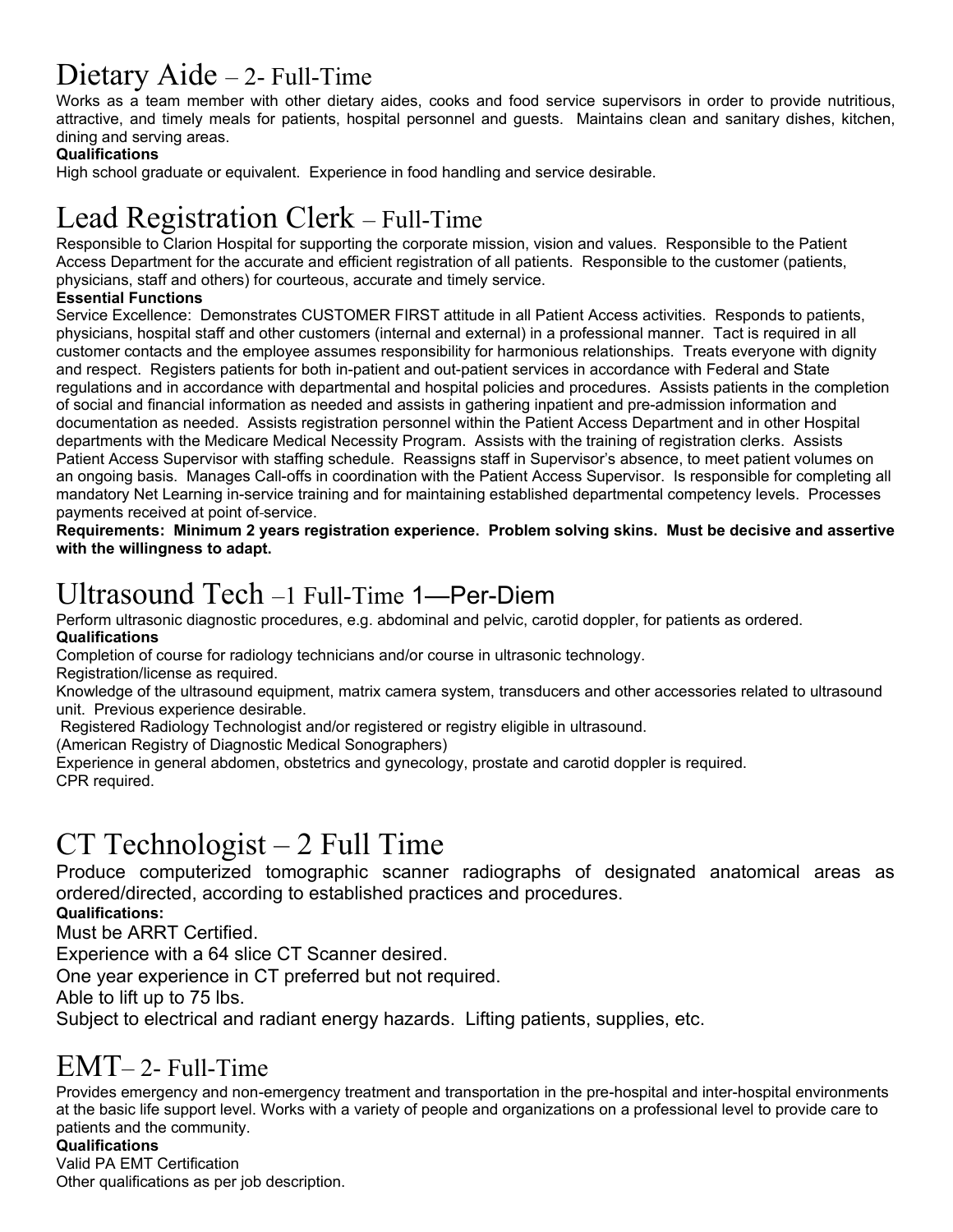### Nurse Extern – Per-Diem

Provides direct patient care encompassing admission, and discharge process, physical hygiene, and treatment intervention within limits of authority. Maintains adherence to patients' rights. Demonstrates commitment to Clarion Hospital mission statement, vision statement and values.

#### **Qualifications**

Must be enrolled in an accredited Registered Nursing School and maintain good academic standing. Must sign and comply with Nurse Extern Scholarship Agreement.

# Clerk/Phlebotomist – 2- Full-Time

Control of outpatient processing within the laboratory and phlebotomy. Possible exposure to infectious body fluids. Much standing, sitting and bending.

#### **Qualifications**

High school graduate (GED). Actual working experience in a clinical setting to learn proper blood collection techniques desirable. Computer skills for reporting results and answering questions. Good Customer Service skills.

### ED Unit Secretary or ED Technician – Full-Time

Under the direction of the Nurse Manager/Clinical Coordinator, the Unit Secretary is responsible for performing clerical and receptionist duties, requisitioning supplies, equipment, and services from other departments. Demonstrates commitment to Clarion Hospital's mission statement, vision statement and values.

#### **Qualifications**

High School Graduate/GED. Medical terminology. Computer skills. Strong customer service skills. Excellent interpersonal skills. Previous Unit Secretary experience desired.

### Care Transition Navigator – Full-Time

Description: The Care Transition Navigator will focus on discharge planning and transition of care for patients identified as being a high risk for readmission. The Coordinator will design individualized plans of care including goals with the patient and foster a team approach by working collaboratively with the patient, their support systems, primary care provider and other members of the health care team to ensure coordination of service, optimize patient outcomes, and reduce readmission rates. The Coordinator also assists to capture additional revenue opportunities.

Qualifications: Minimum: Graduate of a Registered Nurse Program. Preferred: Bachelor Degree in Nursing. Current PA RN license, Healthcare Provider CPR. Three years of progressive clinical experience. Strong electronic medical record skills. Preferred: Experience with MS Excel, data analysis and reporting. Ability to utilize various software applications in day-to-day responsibilities.

### Staff Nurse, RN – Surgicare/PACU – 2- Full-Time

The Registered Nurse has the primary responsibility of assessing, planning, implementing, and evaluating the care of the patients for whom she/he assumes responsibility under the direction of the Nurse Manager. Demonstrates commitment to Clarion Hospital mission statement, vision statement and values.

#### **Qualifications**

Graduate of a State Board approved program of professional nursing. Experienced RN with a current Pennsylvania State License in good standing. At least 3 years Med/Surg RN experience. Certified in basic CPR, PALS and ACLS. Ability to take call. IV conscious sed-comp, cross-train to SPU. Previous experience preferred.

### Medical Records Coder – Full-Time

Assigns diagnostic and procedure codes to records of discharged patients using ICD-9-CM, ICD-10-CM and CPT-4 coding systems. Performs duties preparatory to the coding function involving abstraction of patient information from the medical record into the health information system

#### **Qualifications**

High school diploma or equivalent with courses in medical terminology. Has an understanding of coding guidelines, ICD-9-CM, ICD-10-CM, and CPT-4 coding. Prefer a graduate of an accredited business school with an emphasis on coding. Prefer RHIT certification.

Knowledge of human anatomy, physiology and computers is preferred.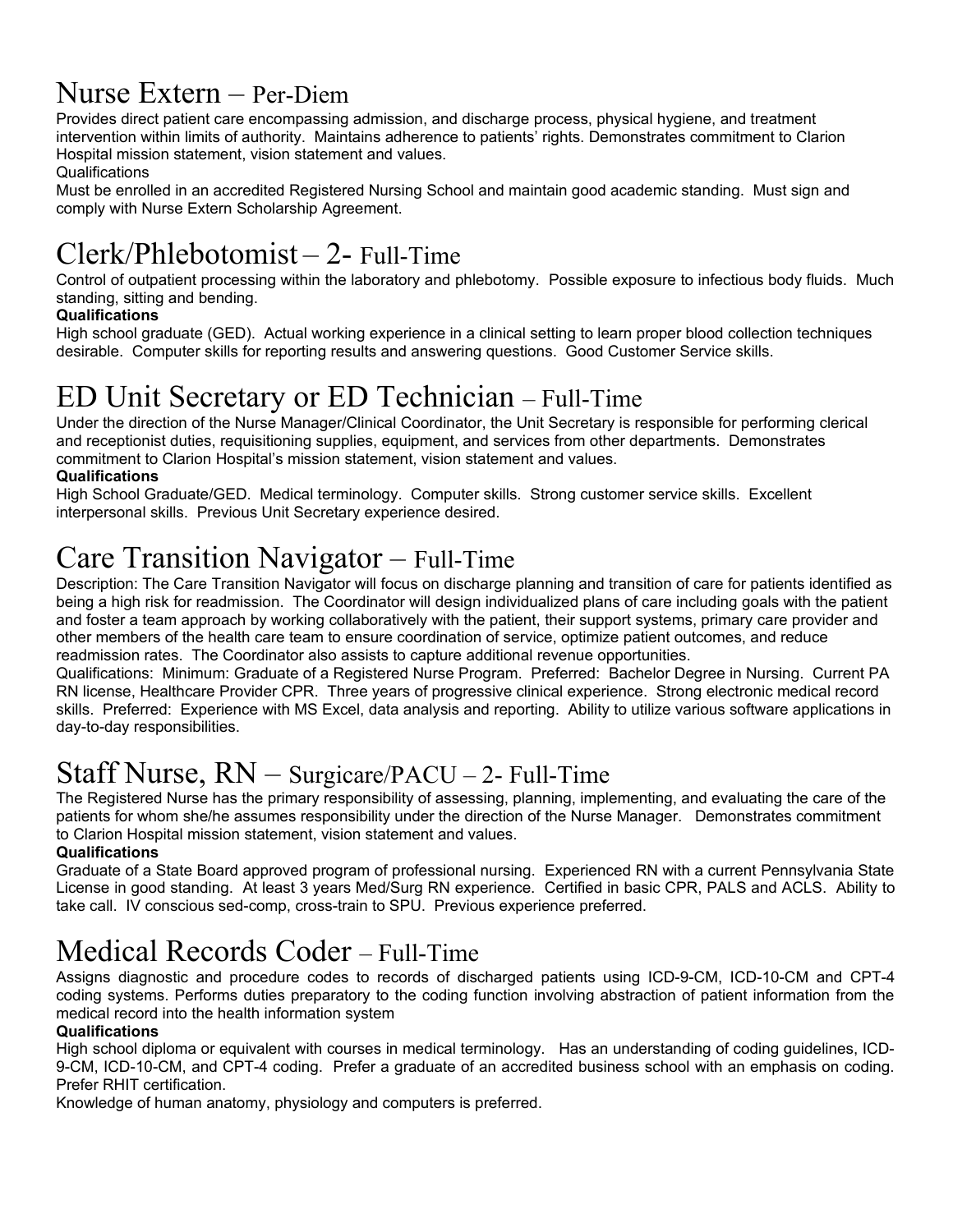# Healthworks LPN – Full-Time

Responsible for giving immunizations, tuberculosis screenings, EKG testing, Spirometry screening, and phlebotomy services. The LPN is also support staff for the Federal Drug and Alcohol Testing Services as daily office volume dictates. Graduate of State Board approved program of practical nursing. Holds a current Pennsylvania state license practical nurse. Current driver's license. Must have excellent computer skills and phlebotomy experience. Flexibility to provide weekday daytime coverage as office volume dictates. Desire the ability to multitask in a high energy department. Willingness to be trained as an Audiology Technologist, Drug Collection and Alcohol Technician.

# Nursing Supervisor – Per-Diem

As a member of the nurse management team, the supervisor assumes accountability for the overall operation of the entire nursing department and will foster and maintain a spirit of partnership and collaboration between the nursing staff of all care areas and the multidisciplinary team. Demonstrates commitment to Clarion Hospital mission statement, vision statement and values.

#### **Qualifications**

Minimum Education Level Required (or equivalent): Graduate of a State Board approved program of professional nursing. Holds a current Pennsylvania State License as a registered nurse. Certified in basic CPR, Certified in ACLS, PALS, and neonatal resuscitation as appropriate.

#### Minimum Job Related Skills:

Motivation and retention of staff. Thorough knowledge of nursing care practices, policies, and procedures, and techniques. Must possess strong interpersonal, organizational, and both written and verbal communication skills. Demonstrates effective leadership ability. Supports the nursing management philosophy. Promotes the positive acceptance of change. Demonstrates positive guest relation skills in dealing with all hospital contacts. Communicates with all hospital personnel, families/significant others of patients, physician offices, and other healthcare agencies. 3 years' experience.

### Maintenance Supervisor- Full time

**Description:** Maintenance Supervisor to support the Plant Operations Department with their Mechanical, Electrical & Plumbing Systems. This requires a highly experienced technical person to help lead the staff and make repairs and improvements. This will include all Clarion Hospital entities including the BHS Health and Wellness Center. The H&W Center has many systems which requires this level of expertise.

Maintains the time schedule utilizing the Kronos time system to provide for adequate shift coverage, scheduled absences and to monitor overtime. Inspects the work product of subordinates; documents and trends the findings as required by the department director. Generates reports as assigned. Fairly and consistently enforces the HR and department policies and provides for successful employee management of all offered employee training programs. Positively and productively interacts with peers, administrators and other department managers and supervisors to promote quality communications.

#### **Qualifications**

Associate degree in applied Science or other completion of advanced courses related to management and engineering. Five years as a maintenance technician in plant operations in a similar sized facility in the HVAC and electrical environment. Bachelor's degree in an engineering discipline preferred.

### **Working Conditions**

Repeated bending, squatting, and stooping. Prolonged standing and walking. Climbing ladders and scaffolding. May be exposed to hazards from the use of electrical, electronic, mechanical, and power equipment, and toxic chemicals and gases.